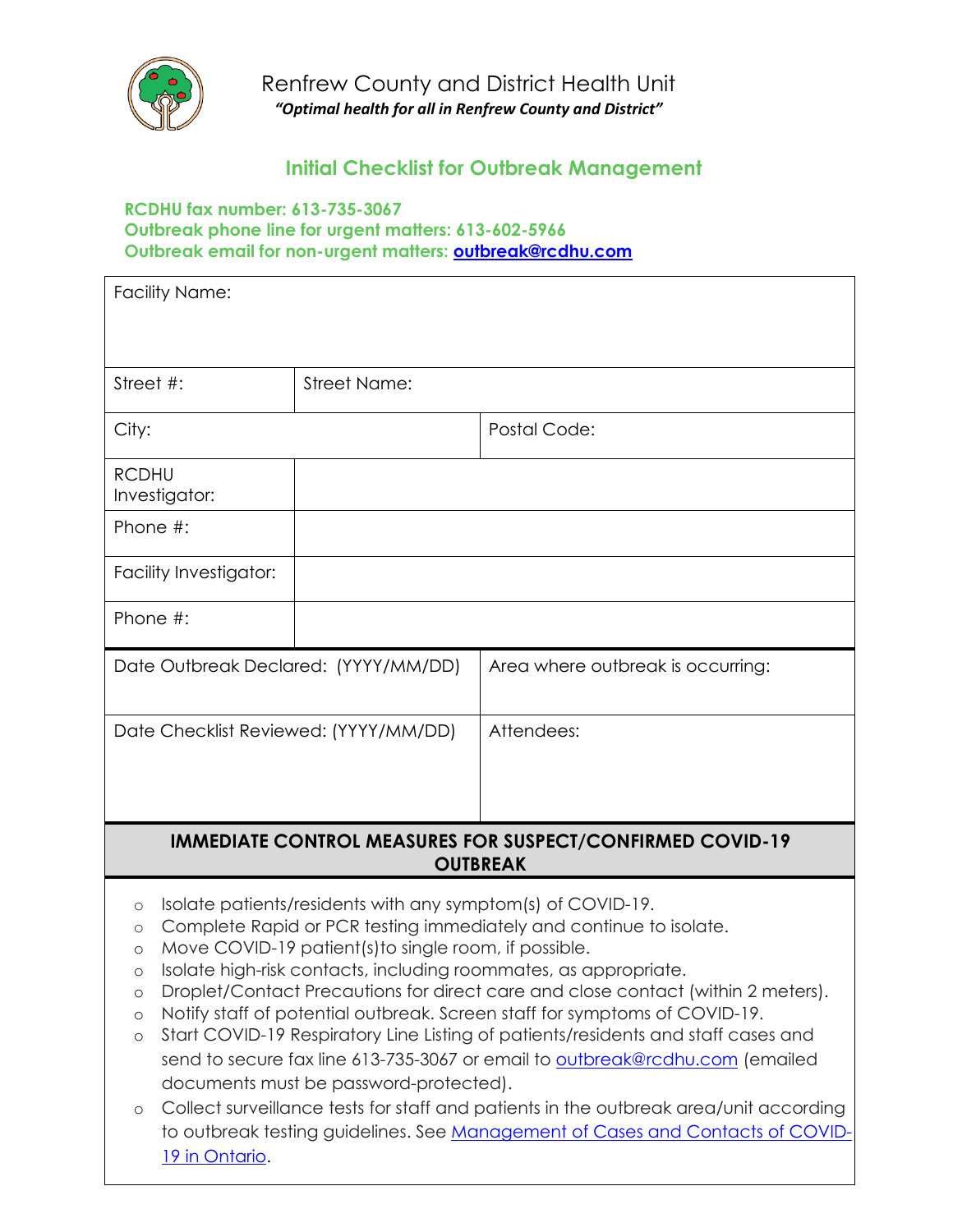

### Renfrew County and District Health Unit

*"Optimal health for all in Renfrew County and District"*

| 1.0    | Line List                                                                                                                                                                                  | <b>Reviewed</b> | N/A |
|--------|--------------------------------------------------------------------------------------------------------------------------------------------------------------------------------------------|-----------------|-----|
| 1.1    | Most recent line list has been reviewed with the facility.                                                                                                                                 |                 |     |
| 1.2    | All staff and patient/resident cases are added to the line<br>listing daily.<br>Hospitalizations and deaths are included in the line list<br>Line lists are sent to RCDHU daily by 11 a.m. |                 |     |
| Notes: |                                                                                                                                                                                            |                 |     |
| 2.0    | <b>Outbreak Case Definition</b>                                                                                                                                                            | <b>Reviewed</b> | N/A |
| 2.1    | The case definition agreed upon at the Outbreak<br>Management Team (OMT) meeting is:                                                                                                       |                 |     |

| 3.0    | <b>Population at risk</b>                                                                                           | <b>Reviewed</b> | N/A |
|--------|---------------------------------------------------------------------------------------------------------------------|-----------------|-----|
| 3.1    | Can affected areas be closed to prevent access by other<br>patients/residents of the facility?                      |                 |     |
|        | <b>YES</b><br><b>NO</b>                                                                                             |                 |     |
|        | Can staff in affected area(s) be restricted/have minimal<br>contact with staff, resident from non-affected area(s)? |                 |     |
|        | <b>YES</b><br><b>NO</b>                                                                                             |                 |     |
|        | Can patients/residents from the affected areas be<br>restricted from accessing non-affected areas?                  |                 |     |
|        | <b>YES</b><br><b>NO</b>                                                                                             |                 |     |
| 3.2    | If all the answers in 3.1 are "YES", only those in the affected<br>areas are the population at risk                 |                 |     |
|        | Population at risk (floor/unit/facility):                                                                           |                 |     |
|        | <b>Current population at risk:</b>                                                                                  |                 |     |
|        | Patients/residents:<br>Staff:                                                                                       |                 |     |
|        | <b>Total population at the facility:</b>                                                                            |                 |     |
|        | Patients/residents:<br>Staff:                                                                                       |                 |     |
| Notes: |                                                                                                                     |                 |     |
|        |                                                                                                                     |                 |     |
|        |                                                                                                                     |                 |     |
| 5.0    | <b>Screening</b>                                                                                                    | <b>Reviewed</b> | N/A |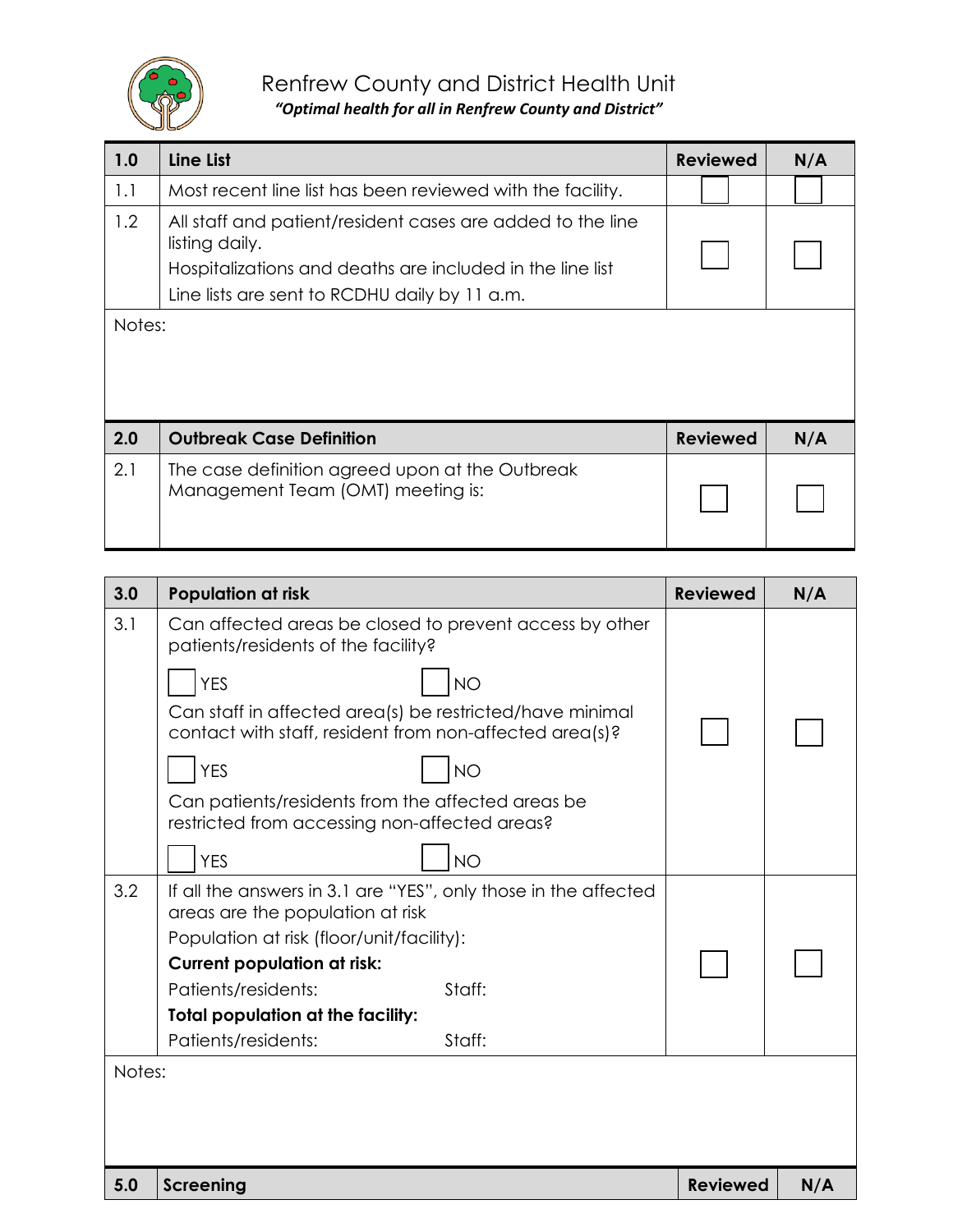

| 5.1           | Enhanced symptom screening of staff (e.g., beginning<br>and end of shift) and patients/residents twice daily                                                                                                                                                                                        |                 |     |
|---------------|-----------------------------------------------------------------------------------------------------------------------------------------------------------------------------------------------------------------------------------------------------------------------------------------------------|-----------------|-----|
| 5.2           | Plan for symptomatic patients to be placed on<br>Droplet/Contact Precautions in a single room with access to<br>their own toileting facility where possible                                                                                                                                         |                 |     |
| Notes:        |                                                                                                                                                                                                                                                                                                     |                 |     |
| 6.0           | Signage                                                                                                                                                                                                                                                                                             | <b>Reviewed</b> | N/A |
| 6.1           | Post outbreak notification at all entrances to the facility<br>and in affected area(s).                                                                                                                                                                                                             |                 |     |
| 6.2           | Post notices on the door of patients/residents who are<br>on Droplet/Contact precautions advising staff and<br>visitors to check in at the nursing station before entering.<br>Post donning/doffing PPE instructions at the outside of<br>all patients/residents' rooms who are currently isolating |                 |     |
| Notes:        |                                                                                                                                                                                                                                                                                                     |                 |     |
| 7.0           | <b>IPAC and Occupational Health and Safety</b>                                                                                                                                                                                                                                                      |                 |     |
| 7.1           | Review IPAC and OHS policies and practices on the unit<br>through discussion with unit leadership, unit educators,<br>and front-line staff from all professional groups (e.g.,<br>nursing, allied health, environmental services, etc.).                                                            |                 |     |
| 7.2           | Audit unit practices including IPAC and OHS practices.                                                                                                                                                                                                                                              |                 |     |
|               | Provide education on symptom surveillance and<br>reporting.                                                                                                                                                                                                                                         |                 |     |
| 7.3           | Provide education on key elements of the COVID-19<br>IPAC and OHS response, including symptom surveillance<br>and reporting.                                                                                                                                                                        |                 |     |
| 7.4           | Consider the use of "safety coaches" on the unit to<br>monitor and provide feedback on hand hygiene and<br>PPE practices.                                                                                                                                                                           |                 |     |
| Notes:<br>8.0 | <b>Hand Hygiene</b>                                                                                                                                                                                                                                                                                 | <b>Reviewed</b> | N/A |
|               |                                                                                                                                                                                                                                                                                                     |                 |     |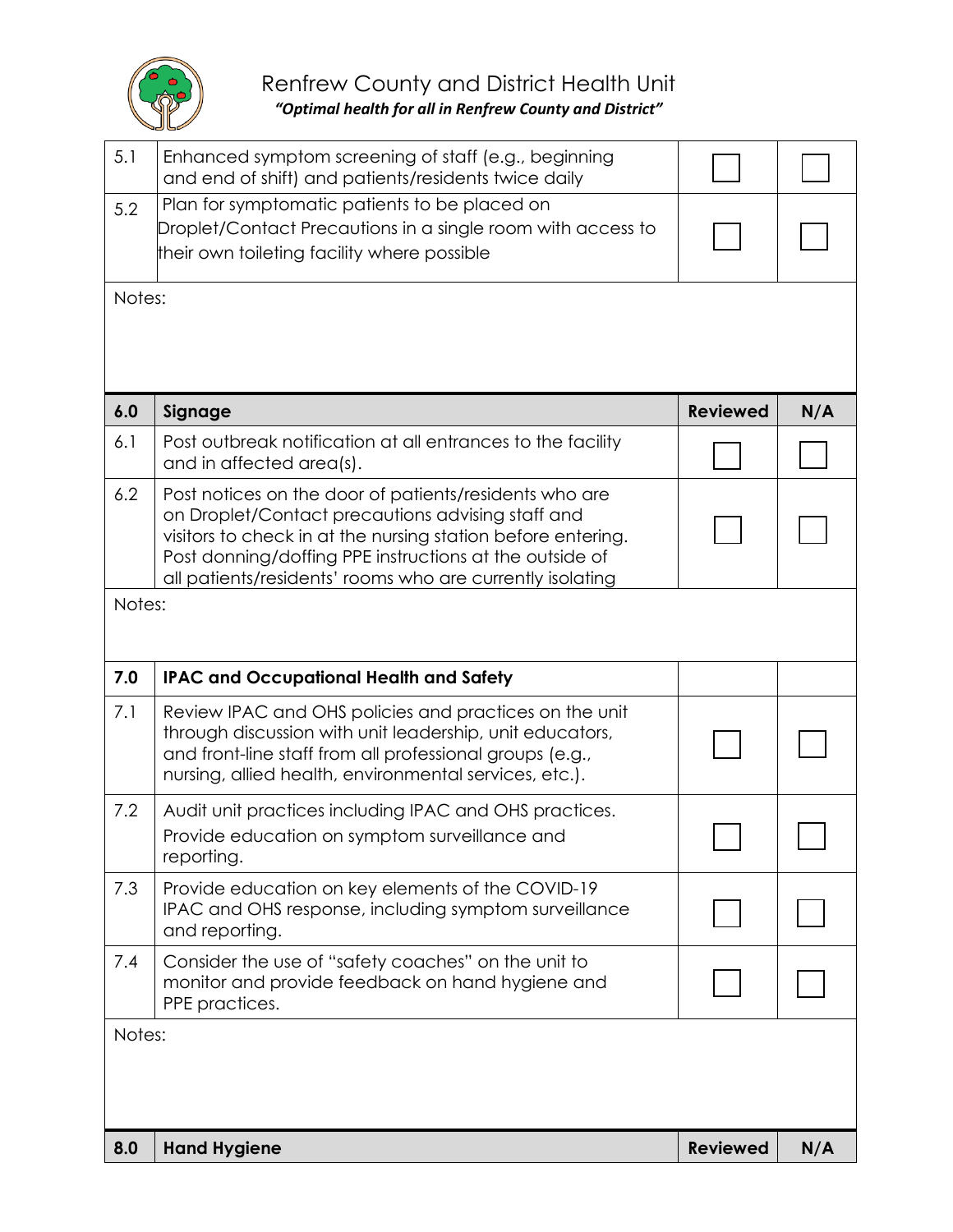

| 8.1    | Reinforce the "4 moments of hand hygiene". Clean hands<br>with 70-90% alcohol-based hand rub, if hands are not<br>visibly dirty. Wash hands with soap and water when hands<br>are visibly dirty.                                                                                                                                       |                 |     |
|--------|----------------------------------------------------------------------------------------------------------------------------------------------------------------------------------------------------------------------------------------------------------------------------------------------------------------------------------------|-----------------|-----|
| Notes: |                                                                                                                                                                                                                                                                                                                                        |                 |     |
|        |                                                                                                                                                                                                                                                                                                                                        |                 |     |
| 9.0    | <b>Universal Masking and PPE</b>                                                                                                                                                                                                                                                                                                       | <b>Reviewed</b> | N/A |
| 9.1    | Universal masking should follow Public Health Ontario's<br>Universal Mask Use in Health Care Document.                                                                                                                                                                                                                                 |                 |     |
| 9.2    | Face shields must be used as part of<br>Droplet/Contact Precautions.                                                                                                                                                                                                                                                                   |                 |     |
|        | <b>Decision point:</b> Is it recommended to wear face shields at<br>all times while in the affected areas?                                                                                                                                                                                                                             |                 |     |
|        | <b>YES</b><br><b>NO</b>                                                                                                                                                                                                                                                                                                                |                 |     |
| 9.3    | PPE supplies sufficient and accessible by staff near entrance<br>of each patient room.<br>Staff trained in appropriate and effective PPE use.<br>Decision Point: Consider if staff will be wearing a surgical<br>mask, N95 or a KN95 mask either on affected unit/in rooms of<br>affected patients/resident or throughout the facility |                 |     |
| Notes: |                                                                                                                                                                                                                                                                                                                                        |                 |     |
|        |                                                                                                                                                                                                                                                                                                                                        |                 |     |
| 10.0   | <b>Physical Distancing</b>                                                                                                                                                                                                                                                                                                             | <b>Reviewed</b> | N/A |
| 10.1   | Facility reviews physical distancing practices and strategies<br>in order to strengthen and improve measures and correct<br>any areas of non-compliance, particularly in dining areas<br>and staff break/change rooms. Number of chairs in room is<br>no more than the max capacity of the room while physically<br>distanced.         |                 |     |
| Notes: |                                                                                                                                                                                                                                                                                                                                        |                 |     |
| 11.0   | <b>Additional Precautions</b>                                                                                                                                                                                                                                                                                                          | <b>Reviewed</b> | N/A |
| 11.1   | Staff and visitors use appropriate PPE for<br>patients/residents who are on Droplet/Contact                                                                                                                                                                                                                                            |                 |     |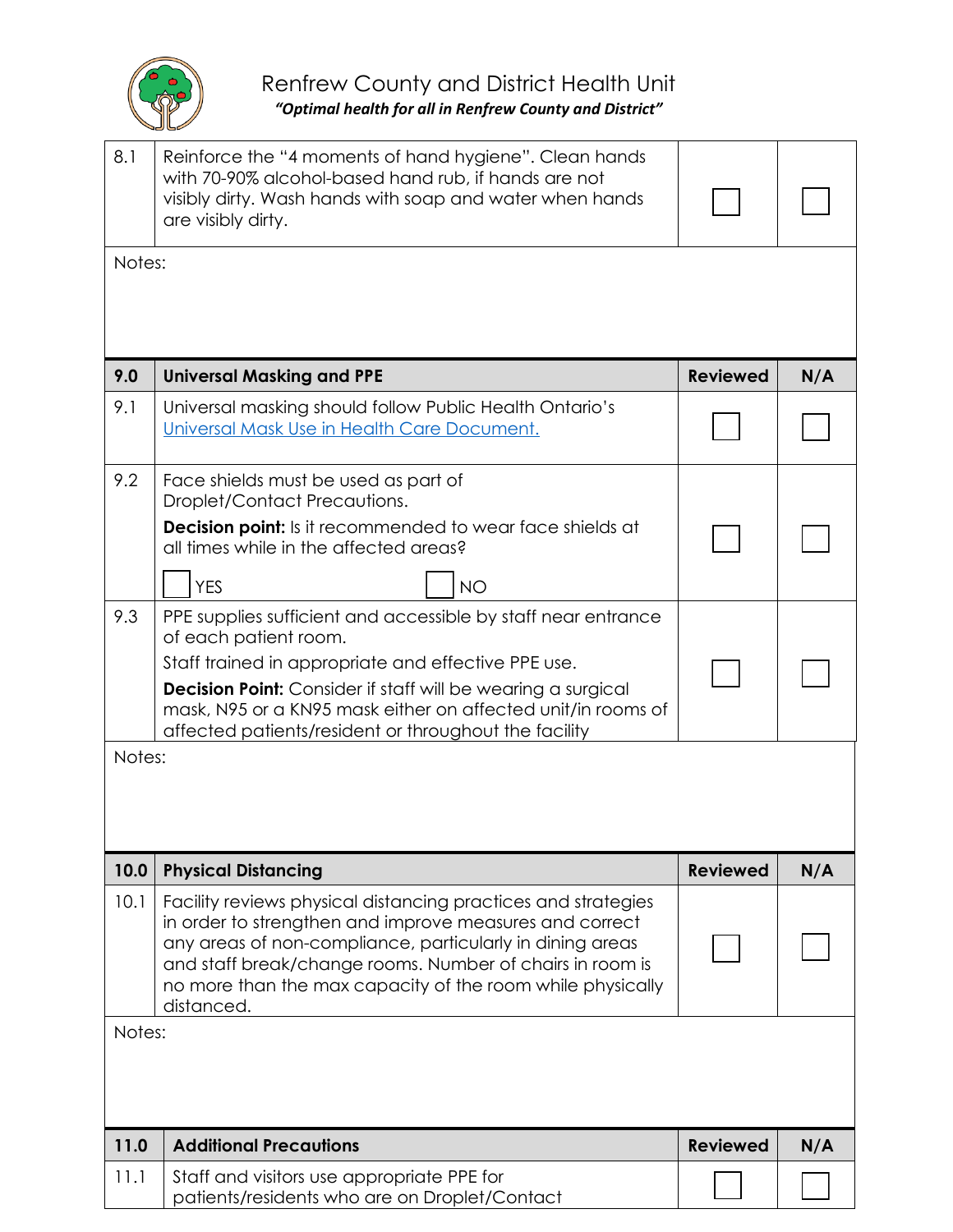

# Renfrew County and District Health Unit

*"Optimal health for all in Renfrew County and District"*

|        | Precautions.                                                                                                                                                                                                                                                                                                                                                         |                 |     |
|--------|----------------------------------------------------------------------------------------------------------------------------------------------------------------------------------------------------------------------------------------------------------------------------------------------------------------------------------------------------------------------|-----------------|-----|
| 11.2   | At a minimum suspected COVID-19 cases, confirmed<br>COVID-19 cases, contacts who are not fully vaccinated<br>and roommates (regardless of vaccination status) will be<br>placed on Droplet/Contact Precautions.<br>Consult with RCDHU for direction on the remaining<br>individuals (e.g. vaccinated contacts, entire area,<br>etc.                                  |                 |     |
| Notes: |                                                                                                                                                                                                                                                                                                                                                                      |                 |     |
|        |                                                                                                                                                                                                                                                                                                                                                                      |                 |     |
| 12.0   | <b>Surveillance</b>                                                                                                                                                                                                                                                                                                                                                  | <b>Reviewed</b> | N/A |
| 12.1   | A central record of resident surveillance monitoring is<br>kept and is readily accessible.                                                                                                                                                                                                                                                                           |                 |     |
| 12.2   | The facility has a process to assist with obtaining contact<br>tracing information (within the context of the facility). This<br>information (e.g. work schedules, staff assignments,<br>resident unit assignment) is readily available (if<br>requested).                                                                                                           |                 |     |
| 12.3   | Forward and backward contact tracing initiated related to<br>all patient/resident and staff cases                                                                                                                                                                                                                                                                    |                 |     |
| 12.4   | The facility has a system in place to monitor staff absences<br>in all departments daily.                                                                                                                                                                                                                                                                            |                 |     |
| 12.5   | The facility conducts, at a minimum, weekly<br>Outbreak Management Team (OMT) meetings.<br>Attendees should include, but not limited to: medical<br>director, RCDHU, IPAC Representative, Facility<br>Management, and other essential team members from<br>the facility.<br>Decision point: who will set-up, schedule, send invites<br>and take minutes for the OMT? |                 |     |
| 12.6   | The facility must contact RCDHU the next day at 8:00 a.m. if<br>there is a significant change in severity of illness or number<br>of deaths.                                                                                                                                                                                                                         |                 |     |
| Notes: |                                                                                                                                                                                                                                                                                                                                                                      |                 |     |
| 13.0   | <b>Testing</b>                                                                                                                                                                                                                                                                                                                                                       | <b>Reviewed</b> | N/A |
| 13.1   | An outbreak number has been issued and provided to<br>the facility.                                                                                                                                                                                                                                                                                                  |                 |     |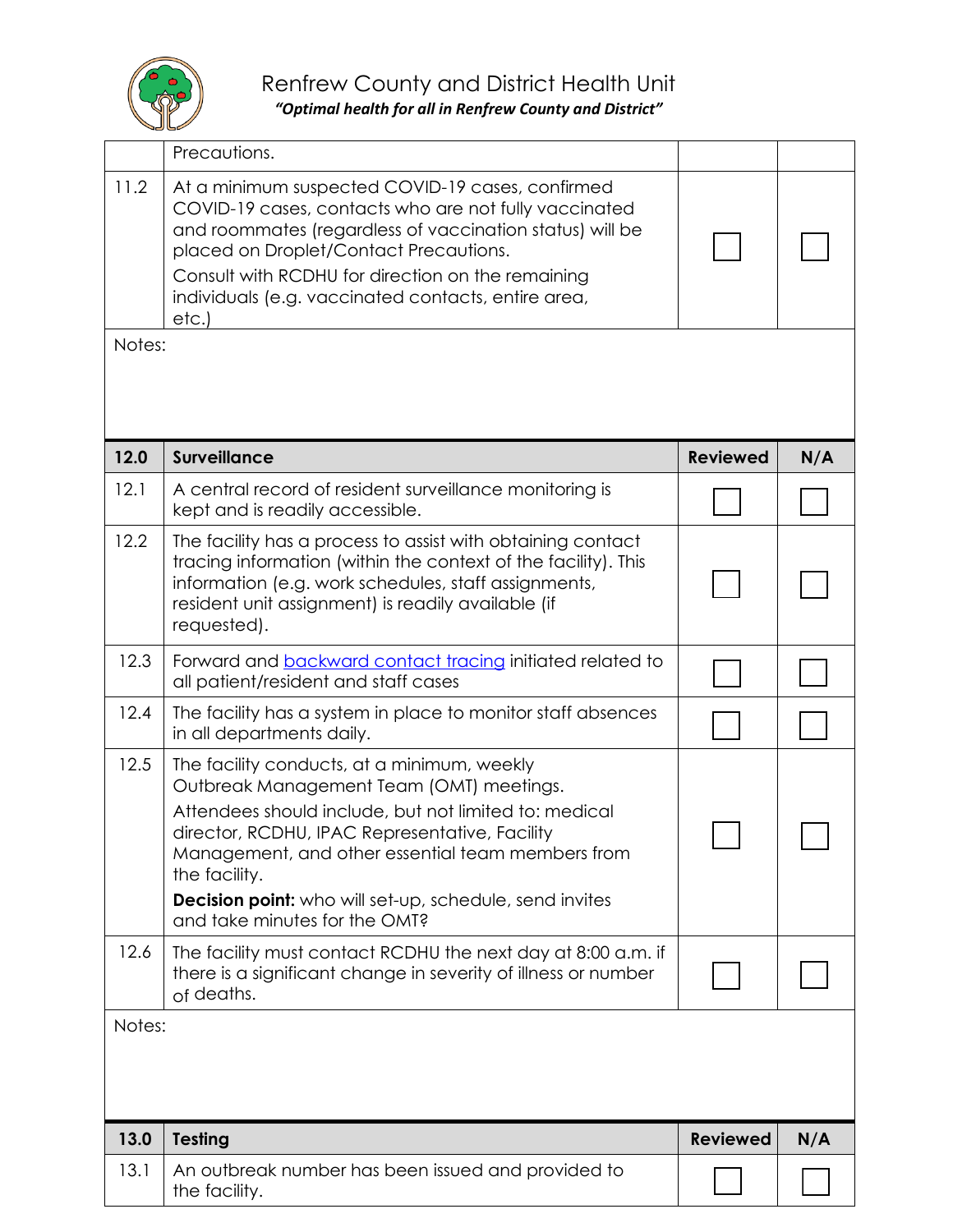

| 13.2 | The facility has a master list of all patients/residents and<br>staff for cross referencing and lab result look-up if<br>needed.                                                                                                                                                                                                                                                                                                                                                                                   |  |
|------|--------------------------------------------------------------------------------------------------------------------------------------------------------------------------------------------------------------------------------------------------------------------------------------------------------------------------------------------------------------------------------------------------------------------------------------------------------------------------------------------------------------------|--|
| 13.3 | All specimens sent for testing that are linked to the<br>outbreak have the following information on the lab<br>requisition:<br>Outbreak #<br><b>RCDHU MOH information</b><br>Facility physician (e.g. medical director)<br>Correct PHO Auto Fax<br><b>COVID-19 and Respiratory Virus Test Requisition Form</b>                                                                                                                                                                                                     |  |
| 13.4 | Staff who are directed to an assessment centre or<br>pharmacy for testing are provided with the outbreak #<br>which is to be included on the COVID-19 lab requisition<br>form.                                                                                                                                                                                                                                                                                                                                     |  |
| 13.5 | The initial outbreak management plan includes testing:<br>All patients/residents and staff who develop new<br>symptoms (low threshold to test)<br>Staff who are close contacts of a confirmed<br>case (community acquired or resident/staff<br>exposure).<br>Patients/residents who are close contacts of a<br>confirmed case<br>Decision point:<br>Do other patients/residents and staff on the unit need to be<br>tested?<br><b>YES</b><br><b>NO</b><br>If yes, specify who, frequency, test type (RAT vs. PCR): |  |
| 13.6 | Review testing capacity/plan"<br>Who will be testing patients/residents:<br>Who will be testing staff:                                                                                                                                                                                                                                                                                                                                                                                                             |  |
| 13.7 | The facility will transport the specimens during an<br>outbreak to:<br>Public Health Ontario Labs<br>Other<br>Specify:                                                                                                                                                                                                                                                                                                                                                                                             |  |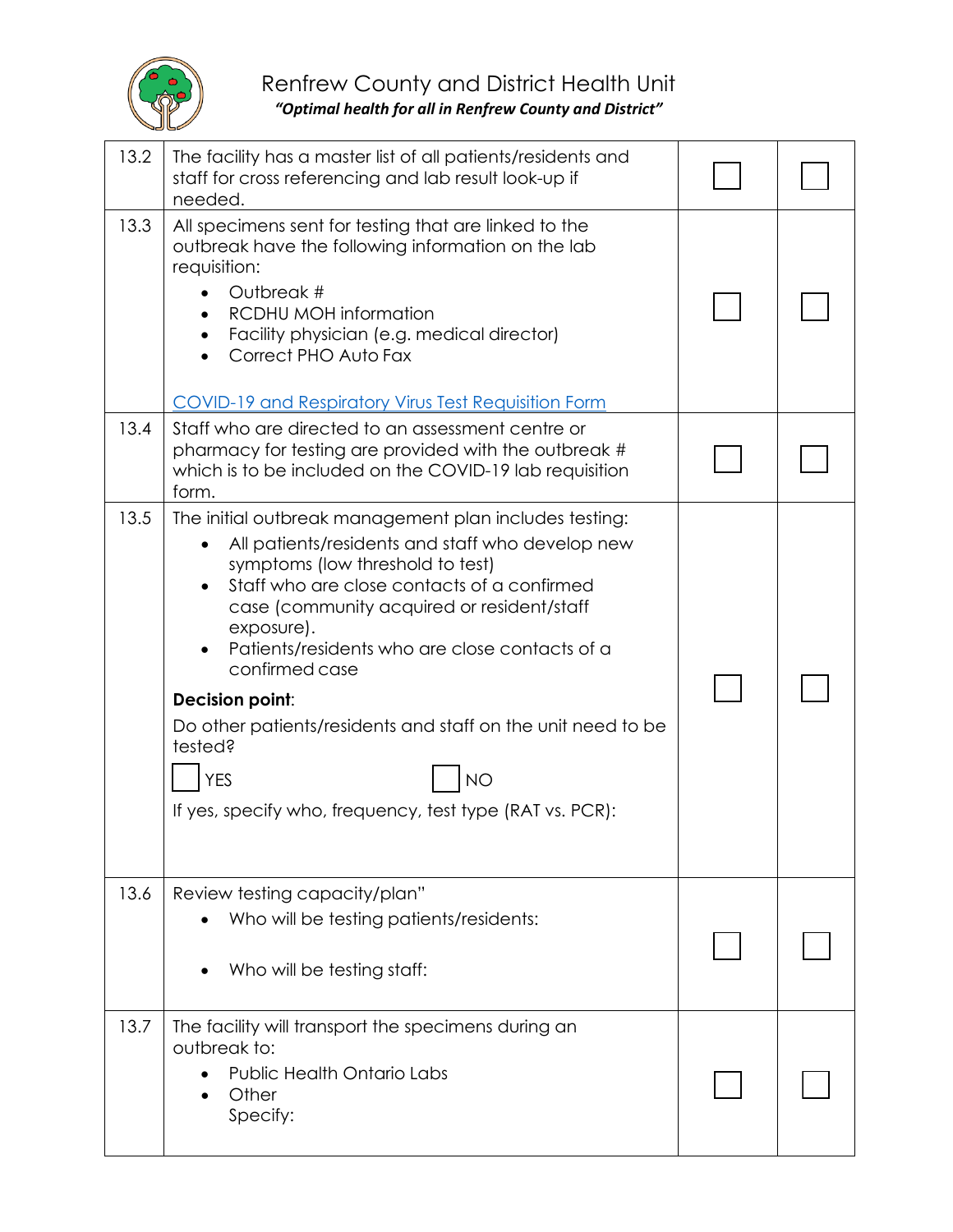

| 13.8   | Consider collecting other specimens if causative agent is<br>unknown or co-infection is suspected.<br>Respiratory Viral Testing for up to 4 ill residents per<br>outbreak<br>Stool samples for those with enteric illness<br>(vomiting/diarrhea)<br>*Check expiry date of all testing kits prior to use                                                                                                                                            |                 |     |  |
|--------|----------------------------------------------------------------------------------------------------------------------------------------------------------------------------------------------------------------------------------------------------------------------------------------------------------------------------------------------------------------------------------------------------------------------------------------------------|-----------------|-----|--|
| 13.9   | Conduct additional point prevalence studies if ongoing<br>transmission is occurring at a frequency determined by<br>the extent of ongoing transmission.<br>If significant ongoing transmission is occurring, expand<br>point prevalence testing to include fully vaccinated<br>patients and staff for at least one round of point<br>prevalence testing if fully-vaccinated patients and staff<br>were excluded from the initial point prevalence. |                 |     |  |
| Notes: |                                                                                                                                                                                                                                                                                                                                                                                                                                                    |                 |     |  |
|        |                                                                                                                                                                                                                                                                                                                                                                                                                                                    |                 |     |  |
| 14.0   | Cohorting                                                                                                                                                                                                                                                                                                                                                                                                                                          | <b>Reviewed</b> | N/A |  |
| 14.1   | Facility has criteria and a plan for cohorting<br>(grouping) patients/residents and staff<br>Resource: PHO - Cohorting in Outbreaks                                                                                                                                                                                                                                                                                                                |                 |     |  |
|        | in Congregate Living Settings<br>Resource: PHO - Cohorting during an<br><b>Outbreak in LTCH</b>                                                                                                                                                                                                                                                                                                                                                    |                 |     |  |
|        | Resource: PHO - Cohorting Strategies to<br>facilitate Bed Flow in Acute Care Settings                                                                                                                                                                                                                                                                                                                                                              |                 |     |  |
| 14.3   | Discuss staff cohorting plan with RCDHU (e.g.<br>nursing, physiotherapy, recreational).                                                                                                                                                                                                                                                                                                                                                            |                 |     |  |
|        | Staff on affected the affected unit(s) should not be<br>assigned to any other units for the duration of the outbreak.<br>This is critical for staff who are providing direct care. If this is<br>not possible, discuss with RCDHU.                                                                                                                                                                                                                 |                 |     |  |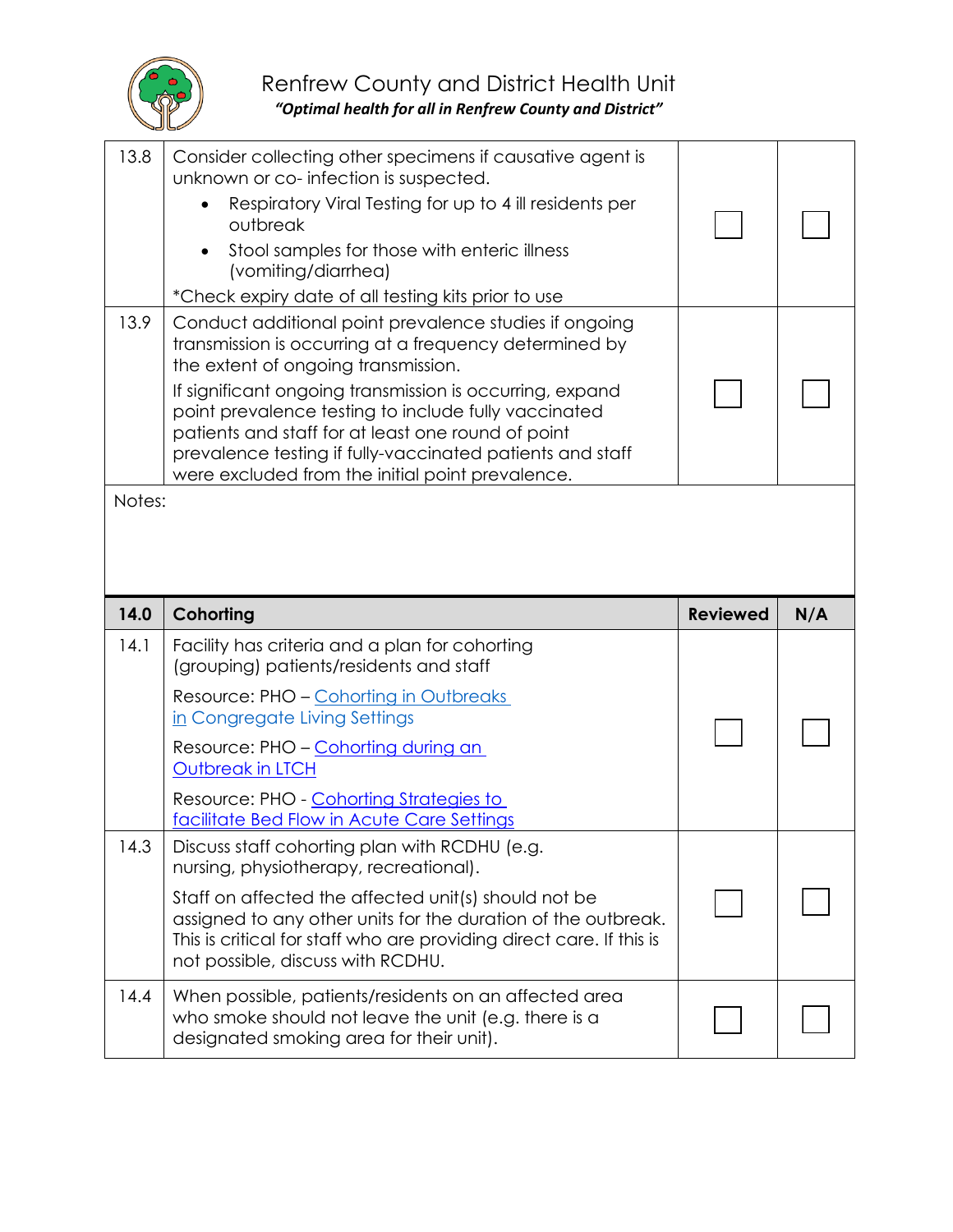

| Notes: | When it is not possible to have a smoking area designated to<br>the affected unit, cohorting of patients/residents should be<br>preserved (e.g. patients/residents from different units should<br>not mix).<br>The facility should have a plan to preserve cohorting when<br>patients/residents smoke.                          |                 |     |
|--------|---------------------------------------------------------------------------------------------------------------------------------------------------------------------------------------------------------------------------------------------------------------------------------------------------------------------------------|-----------------|-----|
|        |                                                                                                                                                                                                                                                                                                                                 |                 |     |
| 15.0   | <b>Environmental Cleaning</b>                                                                                                                                                                                                                                                                                                   | <b>Reviewed</b> | N/A |
| 15.1   | The health care disinfectant should be broad-spectrum<br>virucidal (effective against non-enveloped viruses).<br>Disinfectant used:<br>Contact time:                                                                                                                                                                            |                 |     |
| 15.2   | Frequency of cleaning and disinfection of high touch<br>surfaces increased, especially equipment that moves<br>around the facility such as trolleys and carts<br>Promptly clean and disinfect surfaces contaminated<br>by infectious material.<br>Cleaning and disinfection of equipment prior to use<br>and between residents. |                 |     |
| 15.3   | Environmental services staff are cohorted to work on the<br>affected unit, whenever possible.                                                                                                                                                                                                                                   |                 |     |
| 15.4   | Room terminal cleaning must be completed after a COVID-<br>19 positive resident has been D/C from Droplet/Contact<br>Precautions.                                                                                                                                                                                               |                 |     |
| 15.5   | Larger equipment (e.g. food carts, laundry cart) should be<br>dedicated to a single area, if possible.<br>If equipment cannot be dedicated to a single area, it must<br>be cleaned and disinfected prior to moving the equipment<br>to another area.                                                                            |                 |     |
| 15.6   | Trolleys used for in-room meal service are cleaned and<br>disinfected after each use.                                                                                                                                                                                                                                           |                 |     |
| 15.7   | Clean and disinfect communal shower/tub rooms after each<br>resident use.                                                                                                                                                                                                                                                       |                 |     |
| 15.8   | Laundry and Waste Management: No special precautions<br>are recommended<br>Resource: PIDAC - Best Practices for Environmental Cleaning<br>for Prevention and Control of Infections in All Health Care<br>Settings (p. $69 - 78$ )                                                                                               |                 |     |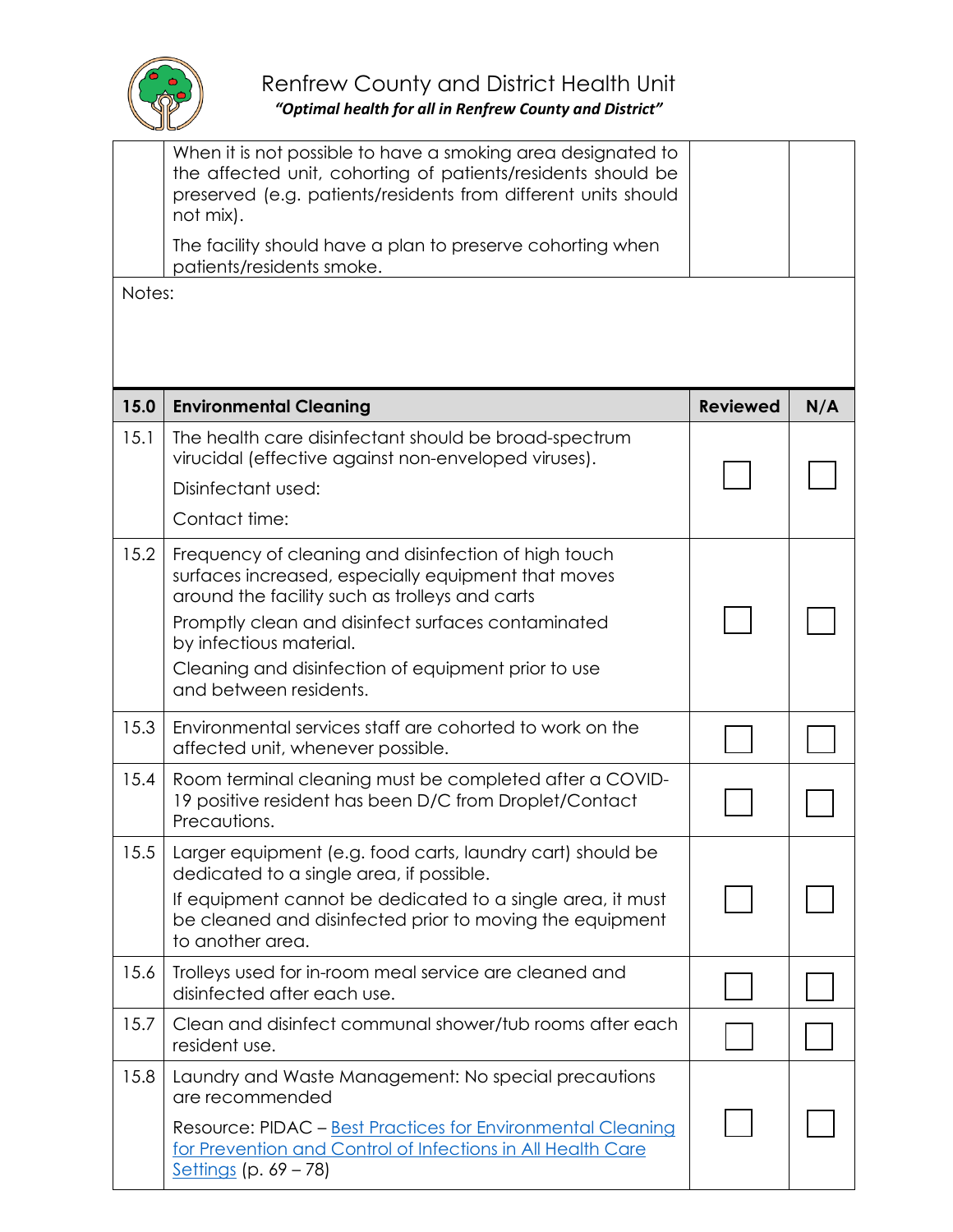

Notes:

| 16.0   | <b>Admissions and Transfers</b>                                                                                                                                                                                                                                                 | <b>Reviewed</b> | N/A |
|--------|---------------------------------------------------------------------------------------------------------------------------------------------------------------------------------------------------------------------------------------------------------------------------------|-----------------|-----|
| 16.1   | Admissions and transfers are generally not recommended<br>during outbreak but may be considered.                                                                                                                                                                                |                 |     |
| 16.2   | Admissions and transfers must follow applicable Ministry<br>guidance.                                                                                                                                                                                                           |                 |     |
| 16.3   | If a resident is transferred during an outbreak:<br>The need for Droplet/Contact Precautions is<br>communicated to the transferring service and<br>receiving facility ahead of transfer.<br>Droplet/Contact Precautions are maintained by staff<br>$\bullet$<br>during transfer |                 |     |
| 16.4   | Receiving facility to notify the transferring facility and RCDHU<br>if a resident develops symptoms of COVID-19 and/or is<br>diagnosed with COVID-19 within 14 days of transfer.                                                                                                |                 |     |
| Notes: |                                                                                                                                                                                                                                                                                 |                 |     |
|        |                                                                                                                                                                                                                                                                                 |                 |     |
| 17.0   | <b>Absences and Leaves</b>                                                                                                                                                                                                                                                      | <b>Reviewed</b> | N/A |
| 17.1   | Follow the <b>Ministry guidance</b> for residents returning from<br>absences or leaves.                                                                                                                                                                                         |                 |     |
| 17.2   | Re-schedule non-urgent appointments.<br>Urgent or essential out-patient appointments are possible with<br>precautions:<br>Provide a mask for the resident to be worn, if tolerated,<br>while out of the home.                                                                   |                 |     |
| Notes: | Resident screened upon their return.                                                                                                                                                                                                                                            |                 |     |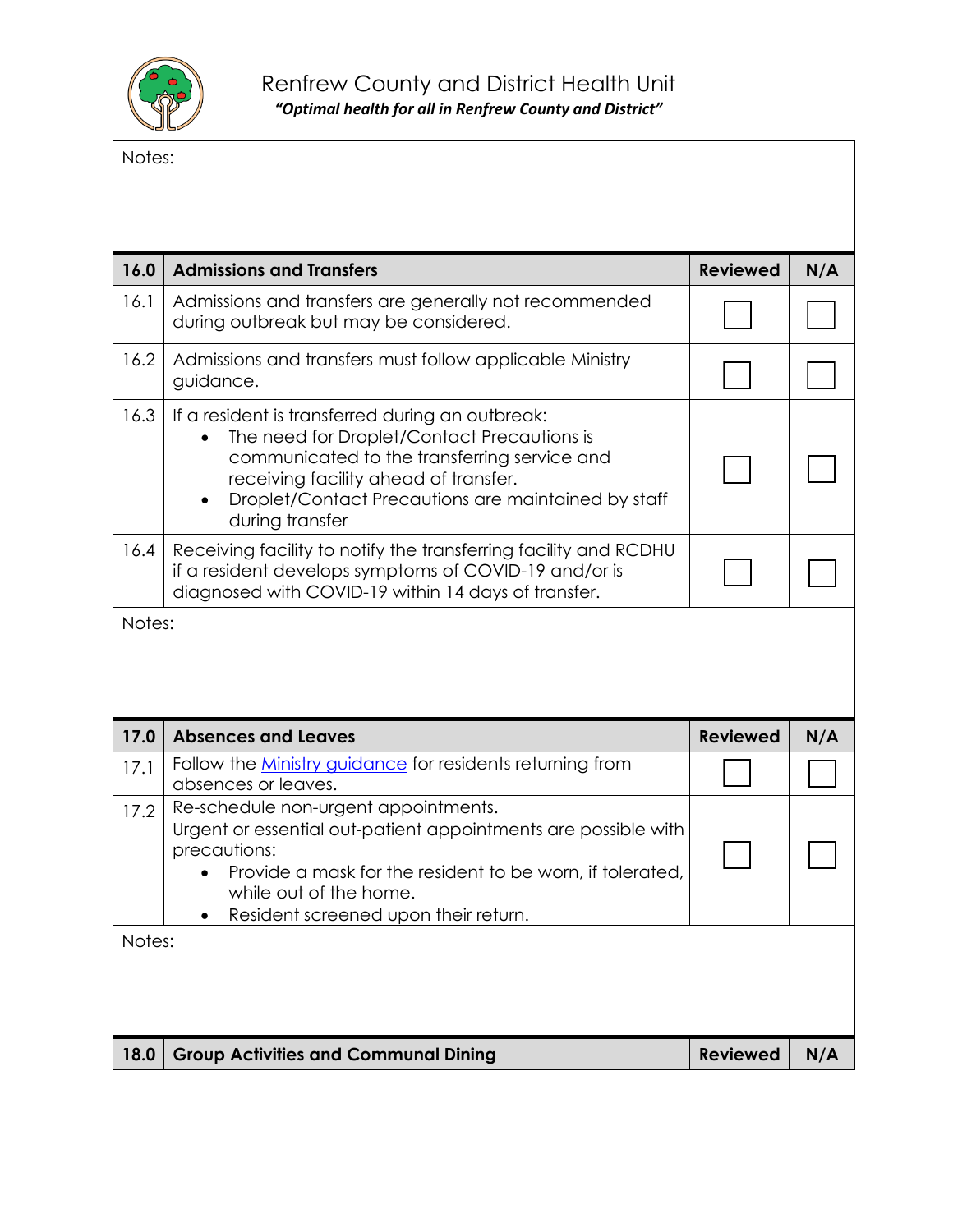

## Renfrew County and District Health Unit

*"Optimal health for all in Renfrew County and District"*

| 18.1   | <b>Decision Point</b> - All group and non-essential activities:<br>Are cancelled/suspended on the affected<br>area.<br>Permitted on the unit for those who are not<br>on Droplet/Contact Precautions.                                                                                                                                                                    |                 |     |
|--------|--------------------------------------------------------------------------------------------------------------------------------------------------------------------------------------------------------------------------------------------------------------------------------------------------------------------------------------------------------------------------|-----------------|-----|
| 18.2   | If group activities are continued, they must:<br>Be restricted to a single unit/area (do not mix<br>patients/residents from different areas).<br>Ensure physical distancing (at least 2 metres apart from<br>one another).<br>Be limited to the smallest feasible group size<br>(maximum 5). Where possible, the groups should remain<br>the same across all activities. |                 |     |
| 18.3   | <b>Decision Point</b> - Communal dining is stopped and all meals<br>must be eaten in the patients/residents room:<br>For the affected patients/residents (e.g., COVID-<br>19 positive, symptomatic, close contacts)<br>For patients/residents who are not fully vaccinated<br>For all patients/residents on the affected area                                            |                 |     |
| 18.4   | If communal dining is continued on the affected area, it is<br>only permitted within the affected area (i.e.,<br>patients/residents must not leave the unit if the only<br>available communal dining is not on their unit).                                                                                                                                              |                 |     |
| 18.5   | Multi-use meal items, such as trays, cutlery, and plates, must<br>be cleaned and disinfected after each use. Disposable meal<br>items are not required.                                                                                                                                                                                                                  |                 |     |
| 18.6   | Consider individualized activities and stimulation for patients<br>in isolation                                                                                                                                                                                                                                                                                          |                 |     |
| Notes: |                                                                                                                                                                                                                                                                                                                                                                          |                 |     |
| 19.0   | Staff (includes students and volunteers)                                                                                                                                                                                                                                                                                                                                 | <b>Reviewed</b> | N/A |
| 19.1   | Staffing levels/resources in all departments (e.g.,<br>nursing, client care providers, and housekeeping) are<br>regularly reviewed and deemed adequate to support<br>the facility's operational needs during an outbreak, as<br>staffing demands may increase.                                                                                                           |                 |     |
| 19.2   | Staff with medical exceptions to COVID-19 vaccination<br>should not work on the affected area.                                                                                                                                                                                                                                                                           |                 |     |
| 19.3   | Staff are advised to self-monitor for COVID-19 symptoms.                                                                                                                                                                                                                                                                                                                 |                 |     |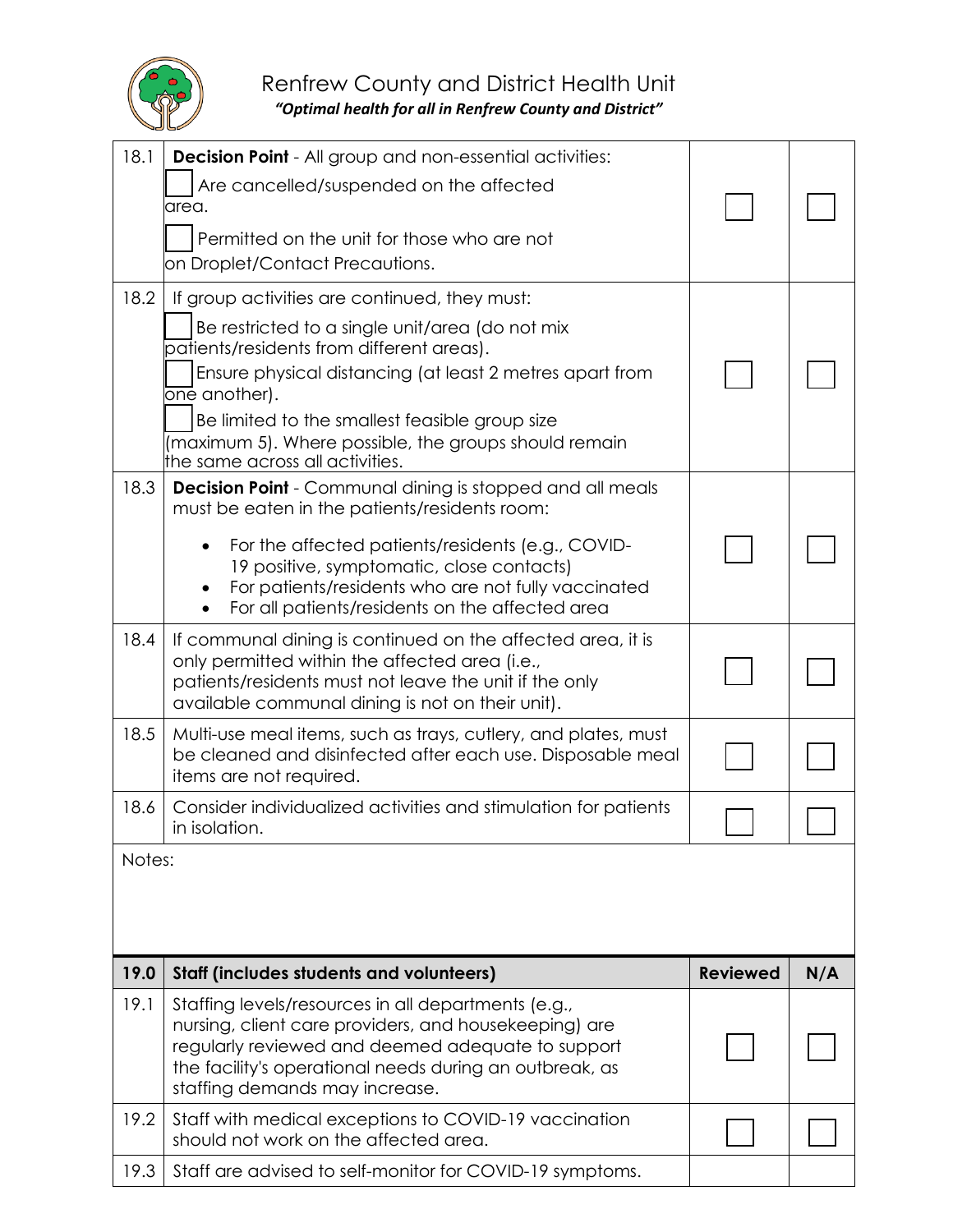

| 19.4   | Limit the number of staff in shared office spaces, eating<br>spaces and break rooms.<br>Limit or pause staff social activities at the facility.<br>Limit or pause contact outside the hospital (e.g., shared<br>transportation to and from work, after work social activities,<br>staff that live together).                             |                 |     |
|--------|------------------------------------------------------------------------------------------------------------------------------------------------------------------------------------------------------------------------------------------------------------------------------------------------------------------------------------------|-----------------|-----|
| Notes: |                                                                                                                                                                                                                                                                                                                                          |                 |     |
|        |                                                                                                                                                                                                                                                                                                                                          |                 |     |
| 20.0   | <b>Staff Spaces / Break Areas</b>                                                                                                                                                                                                                                                                                                        | <b>Reviewed</b> | N/A |
| 20.1   | Staff on the affected area should maintain cohorting during<br>breaks (i.e., they should not mix with staff from other areas).<br>Ideally, break areas and change rooms are available on the<br>affected area                                                                                                                            |                 |     |
| 20.2   | Masks should be worn in break areas unless eating or<br>drinking.                                                                                                                                                                                                                                                                        |                 |     |
| 20.3   | If relevant, disposable eye protection should be discarded<br>prior to entering break spaces; reusable eye protection<br>should be appropriately cleaned, disinfected and safely<br>stored prior to eating and drinking and not placed on<br>surfaces where food and drink are also located.                                             |                 |     |
| 20.4   | Eating and drinking should only take place in designated<br>break areas.                                                                                                                                                                                                                                                                 |                 |     |
| Notes: |                                                                                                                                                                                                                                                                                                                                          |                 |     |
| 21.0   | <b>Occupational Health</b>                                                                                                                                                                                                                                                                                                               | <b>Reviewed</b> | N/A |
| 21.1   | If a staff develops symptoms of COVID-19 at work they must<br>immediately perform hand hygiene, do not remove their<br>mask, maintain physical distancing, inform their immediate<br>manager/supervisor, avoid further resident contact, collect<br>PCR test prior to leaving the facility (if possible) and then<br>leave the facility. |                 |     |
| 21.2   | Staff who have developed symptoms (even mild or transient)<br>should have a COVID-19 PCR test as soon as possible and<br>should not return to work prior to the result being available.                                                                                                                                                  |                 |     |
| 21.3   | An occupational health plan is in place to clear COVID-19<br>positive staff to return to work once they have completed the<br>required isolation period and are well.                                                                                                                                                                    |                 |     |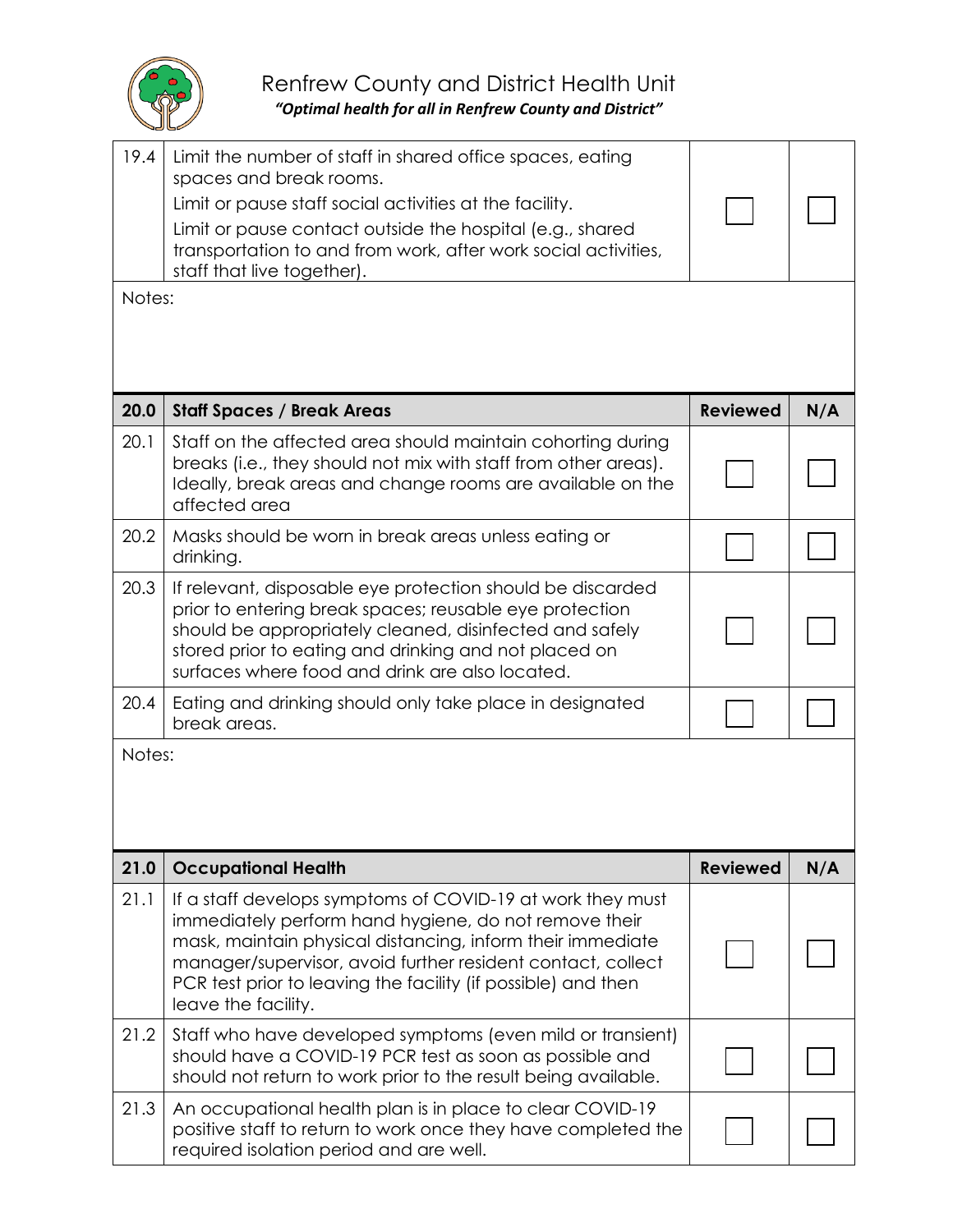

| 21.4   | Suspected and confirmed staff COVID-19 cases are<br>prohibited/excluded from working until they<br>have completed the required self-isolation<br>period.<br>Refer to Appendix A of Management of Cases<br>and Contacts of COVID-19 in Ontario for<br>guidance on early return to work, work self-<br>isolation, and critical staffing models.                                                                                                                          |                 |     |  |
|--------|------------------------------------------------------------------------------------------------------------------------------------------------------------------------------------------------------------------------------------------------------------------------------------------------------------------------------------------------------------------------------------------------------------------------------------------------------------------------|-----------------|-----|--|
| Notes: |                                                                                                                                                                                                                                                                                                                                                                                                                                                                        |                 |     |  |
| 22.0   | <b>Visitor Control Measures</b>                                                                                                                                                                                                                                                                                                                                                                                                                                        | <b>Reviewed</b> | N/A |  |
| 22.1   | Signage communicating visitor restrictions are posted at<br>the entrance the entrance to the building and the<br>affected area.                                                                                                                                                                                                                                                                                                                                        |                 |     |  |
| 22.2   | General visitors are generally NOT permitted to the<br>affected area during a confirmed outbreak.                                                                                                                                                                                                                                                                                                                                                                      |                 |     |  |
| 22.3   | Essential Visitors are the only type of visitor allowed to<br>enter the affected area when the facility is in outbreak<br>and must be screened.<br>Those that fail screening are not permitted in the facility<br>(visitors for imminently palliative patients who fail screening<br>may be considered for entry, as per facility policy, but<br>must wear a medical (surgical/procedure) mask and<br>physically distance from other residents/patients and<br>staff). |                 |     |  |
| 22.4   | Essential visitors must:<br>Follow all IPAC measures as well as any other<br>specific home policies during their visit.<br>Be instructed on proper hand hygiene and donning<br>$\bullet$<br>and doffing of required PPE when visiting or caring<br>for patients/residents who are on Droplet/Contact<br>Precautions.<br>Consider restricting visitors to visiting ONE resident<br>only and they must exit the facility immediately after<br>their visit.               |                 |     |  |
| Notes: |                                                                                                                                                                                                                                                                                                                                                                                                                                                                        |                 |     |  |
| 23.0   | <b>Communications</b>                                                                                                                                                                                                                                                                                                                                                                                                                                                  | <b>Reviewed</b> | N/A |  |